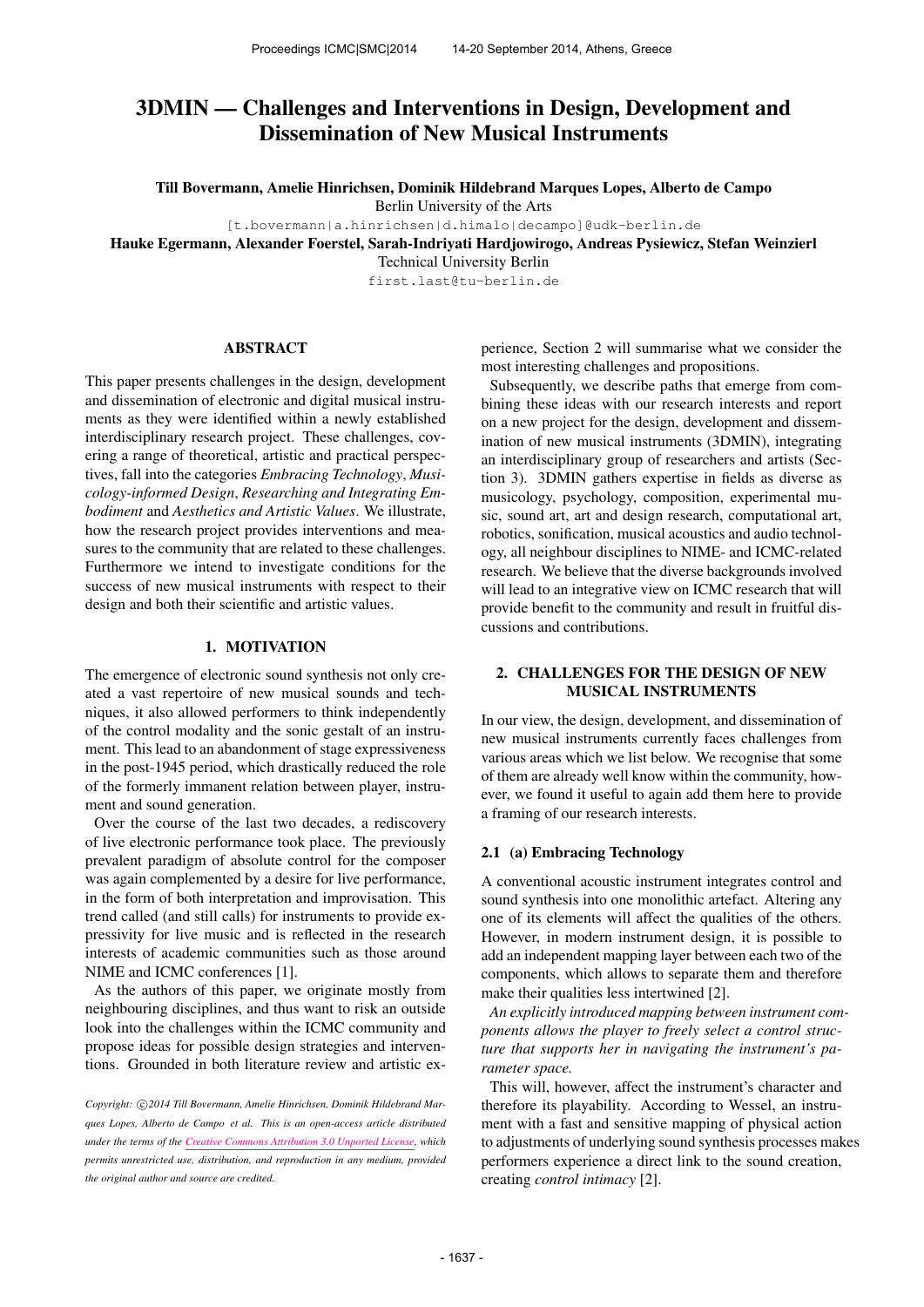*From a performer's perspective, it only makes sense to add new parts to the repertoire of instrument building, if the specifics of the introduced technology add to its sound and control repertoire, and if they possess an actual chance of being used by the performer.*

Although it is possible to implement such mapping interfaces on an (electro-)mechanical level,  $<sup>1</sup>$  its true poten-</sup> tial only unfolds by introducing (digital) software elements and, with them, scriptability of its components, i.e., the ability for programmatic control [3].

*Scriptability adds flexibility to instruments because it not only allows to define and alter the mapping between two instrument components on the fly but also enables to define and even redefine the components themselves (as long as existing in software).* <sup>2</sup>

Scriptability, and more generally algorithmic elements, add even more to an instrument, since they allow to switch between levels of control: While conventional direct control, as it is common for acoustic instruments, lets the performer play sounds directly and directly only, meta-control levels add time and timbre automation, ranging from underlying musical material to capture small phrases or gestures up to larger sections or entire pieces.

*Meta-control allows steering of musical processes on multiple layers, from controlling prepared sequences to modifying control gestures (whether algorithmically generated, recorded in advance or played just in time) to adapt them to the evolving musical context of a performance.*

Spatialisation of sound has become a central compositional design category of electro-acoustic music and sound art in the 20th century, which is very often used only in the pre-performative composition process. While sound has an inherent spatial dimension, instrumentalists rarely integrate realtime control of spatial parameters into performances.

*The integration of controls for spatial sound parameters into instruments opens up a new performative dimension and adds to the experience of a musical instrument because it offers the performer a way to entangle spatial and musical parts in her playing.*

#### 2.2 (b) Musicology-informed Design

Considering the increasingly wide range of manifestations of musical instruments and a rapidly evolving diversity in performance practice, the question arises whether previous approaches to classify electronic musical instruments and their taxonomies are adequate to classify the rich stream of new instrument designs. Existing classification models [5, 6, 7] are even more challenged by the fact that the paradigm of "musical instrument" as a merely interpretative tool is often shifted towards an independent, selfcontained artwork.

*New taxonomies for new musical instruments, in conjunction with a thorough examination of the epistemological principles of musical instrument classifications in general* *and of the notion of musical instrument in particular, will help to account for paradigm shifts in instrument development, as well as in musical practice.*

While taking recent classification approaches into consideration [8, 9, 10, 11], a database on historical and contemporary electronic and digital musical instruments being developed in the course of the project shall be used to frame a systematisation method that no longer treats electronic and digital instruments as theoretical exceptions, but analyses them in the context of traditional musical instruments and seeks to order them according to technical-functional and to musical-aesthetical aspects.

This process then feeds back into the creation process, establishing the informed (artistic) research method of experience as thinking. [12]

Systematic documentation of both historical and current instrument designs make them available as artifacts that can be built and modified by anyone interested. By means of open source software, open design hardware, and detailed audiovisual documentation of performance practice as related to design intentions, experimental new instruments may find wider interest and artistic use.

*Making new instrument designs as easy as possible to understand, access and build will help widen their distribution, and will facilitate future research both extending and diverging from previous instrumentdesigns.*

#### 2.3 (c) Researching and Integrating Embodiment

Recent theories of music production and listening propose an integrated model of motion and perception (e.g., *Embodied Music Cognition* [13]). Because many new musical instruments heavily rely on gestural control, this theory can be employed to study interaction processes between gestures and sound generation in musical instruments. Leman puts it as follows: "transparent mediation technology [. . . ] would then act as a natural mediator [...] for interactive music-making." (Leman [13, p. 2])

Imagine observing a craftsman in her daily routine: A certain elegance can be discovered in her trained and countlessly repeated movements. She does not have to explicitly think about the individual mechanical tasks because she is familiar with the use of her instruments. Her body has memorised everything necessary, the process of crafting is automatised.

Regarding Godoys and Lemans Concept of Body Schema an equivalent moment of a so called daily routine can be found in a musical context: " Trained musicians, for example, can play a particular melodic figure by heart. They do not have to think about how to move their fingers on the instrument  $[...]$ . [...] the melodic pattern is just something that appears to come out of their body." (Godoy [14, p. 8]) Not only the tool itself that became, in a Heideggerian sense, *ready to hand* [15], it is the whole process that turned into an embodied extension.

Not only the instrument becomes an extension to the human body. It is the combination of an instrument with the corresponding motor pattern [14] which turn the whole process of acting into an "embodied extension".

 $1$  See e.g., accordions in which various types of key layouts are mechanically implemented.

<sup>2</sup> This implicitly includes just in time adjustments of digital signal processing parts, too. [4]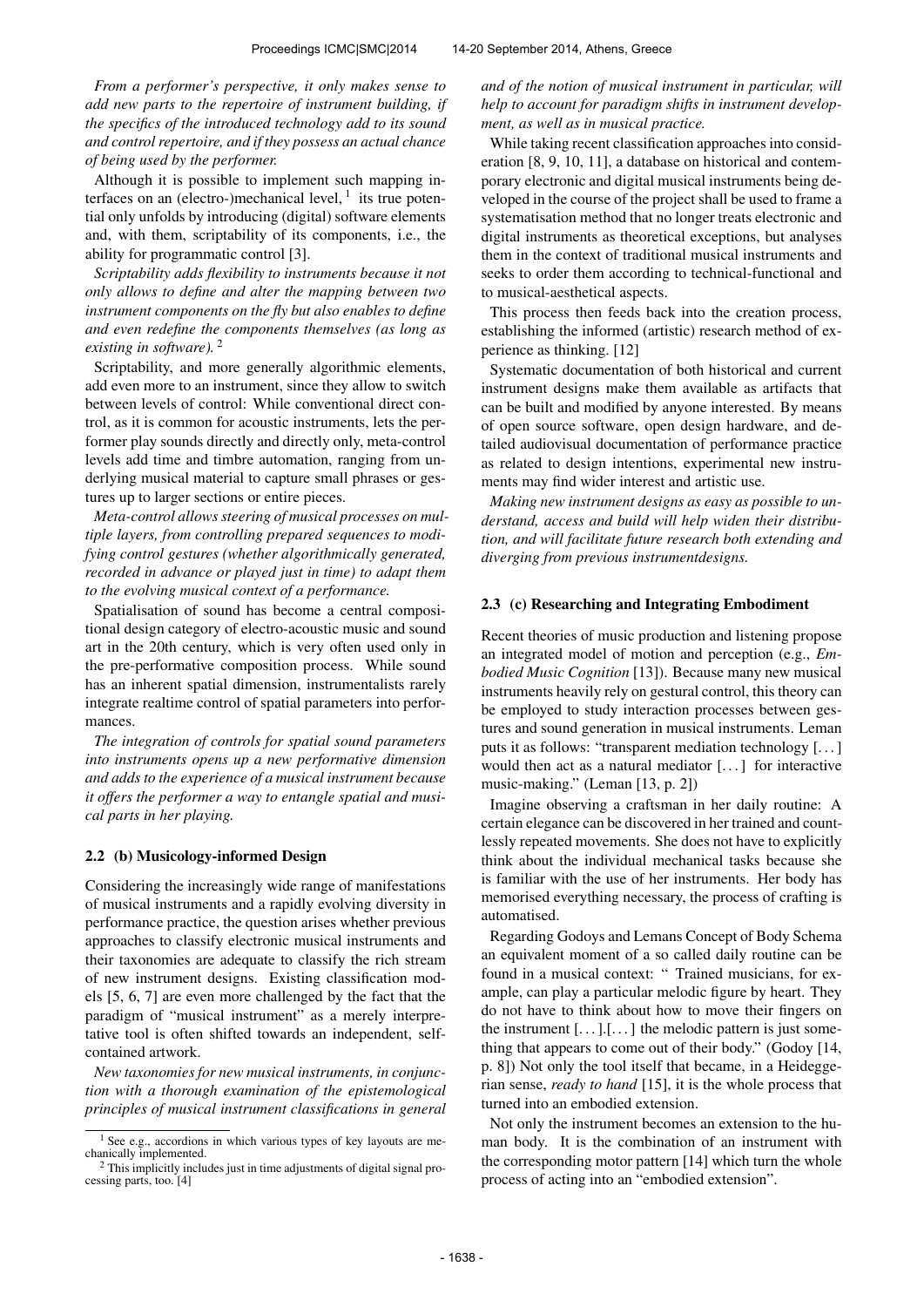## *Creating an instrument therefore is not only about the interface itself but the routines and patterns merging the object with the subject.*

Dobrian and Koppelmann argue that this process of merging is fundamental for developing ones own style and expression: "When control of the instrument has been mastered to the point where it is mostly subconscious, the mind has more freedom to concentrate consciously on listening and expression." (Dobrian, Koppelmann [16, p. 279]) In other words, it is the embodied memory which makes virtuosity and therefore musical expression possible. Thus a physical interaction between instrument and musician is crucial in order to provide sensory connectedness to the performer.

This relation should however not be reduced to a simple *touch* / *no touch* range of possibilities. E.g., a double bass player literally embraces her instrument while playing: Both bodies are physically involved in this confrontation of instrument and musician, gestures and postures are provoked simply by the size and shape of instrument and player.

## *Playing an instrument expressively requires and enables movement of the whole body.*

Therefore, within the process of developing an instrument, the designer has to include the performer's whole body as the corresponding element. This, however, does not mean that the performer's whole body is controlling the instrument, rather that her body posture (implied by the instrument's affordance) together with her actions create the emotional framework for her musical expression.

We believe that gestures of the player can be translated into control commands to form an expressive, transparent, and therefore intuitive way to play. We further hypothesise that, through making use of embodied gesture-sound knowledge as is acquired in everyday life, the design of musical instruments can be substantially improved. This would result in instruments that are easier to play and perceive, especially when input gestures and sound output are following the regularities of everyday gesture-sound mappings.

*There are appropriate metaphors in gestures, movement and postures which have to be found in order to enhance the subconscious relation between musician and musical instrument. Furthermore, dedicated types of physical interaction, especially energy preserving mechano-acoustic links are important for the cognitive and emotional reception (i.e., readability) of a live performance.*

# 2.4 (d) Aesthetics and Artistic Values

An important part of instruments and their design is their aesthetic and artistic value, be it connected to its playability, its playing context or its expressivity.

"if our goal is musical expression we have to move beyond designing technical systems.[//] we have to move beyond symbolic interaction.[//] we have to transcend responsive logic;[//] engage with the system:[//] power it and touch it with our bodies,[//] with our brains.[//] invent it and discover it's [sic] life;[//] embrace it as instrument.[//] an instrument that sounds between our minds" (Waisvisz [1])

It is expressed frequently that it is easier to design a musical piece rather than an artefact [17]. However, in the light of Waisvisz's quote, there is an inherent quality to an instrument that is independent from the piece it was designed for.

*In difference to a performance system that is built specifically for one piece, an* instrument *offers ways to mediate and catalyse a broad range of artistic intentions.*

Also, artists often express that something that might be coined the *sustainable joyfulness* of an instrument is a major factor for them to accept an instrument:

*It is important to design a musical instrument such that it offers paths through its (sonic and haptic) possibility space that feel natural yet surprising over long periods of playing.*

Another aesthetic quality of an instrument lies in the context in which it is used and how it is then perceived as being ready to hand.

*There is a difference between the artist's perception of an instrument when considering stage use (with an audience) and personal use (without any or just a small audience).*

## 3. THE 3DMIN PROJECT

3DMIN is an interdisciplinary research project that links various disciplines to investigate conditions for artistic success of new musical instruments. The team collaborates with musicians and performers on designs for various prototypes of new musical instruments and interfaces. The particular focus herein lies to support musicians in the realisation of their artistic vision of music making by including the context, i.e., designing instruments that allow the participating artists to perform their music as they envision it. More specifically, the project addresses several particular research interests, each looking at the challenges described above from a different angle.

## 3.1 Design Research for New Musical Instruments

The aim of this central part of the project is to iteratively turn broad concepts and ideas into a series of working design prototypes for musical instruments. Within this endeavour, the results of the other project subdivisions are of major importance in order to follow the method of experience as thinking described in Section 2.2.

Each iteration includes design, prototyping and evaluation phases, which ensures that the knowledge gained is fed back into the project. The process is accompanied by a lecture series for students of the participating universities and by collaborations with artists and performers. Additionally, all documentation and design guidelines of the resulting instrument prototypes, ranging from their physical and interaction design, their mapping, to sound synthesis software, are published as open source.<sup>3</sup>

We aim to address the following research interests.

## *3.1.1 Towards Choreographic Instruments*

By analysing choreographic and compositional processes in contemporary dance and music, we aim at a practical

<sup>3</sup> <http://3DMIN.org>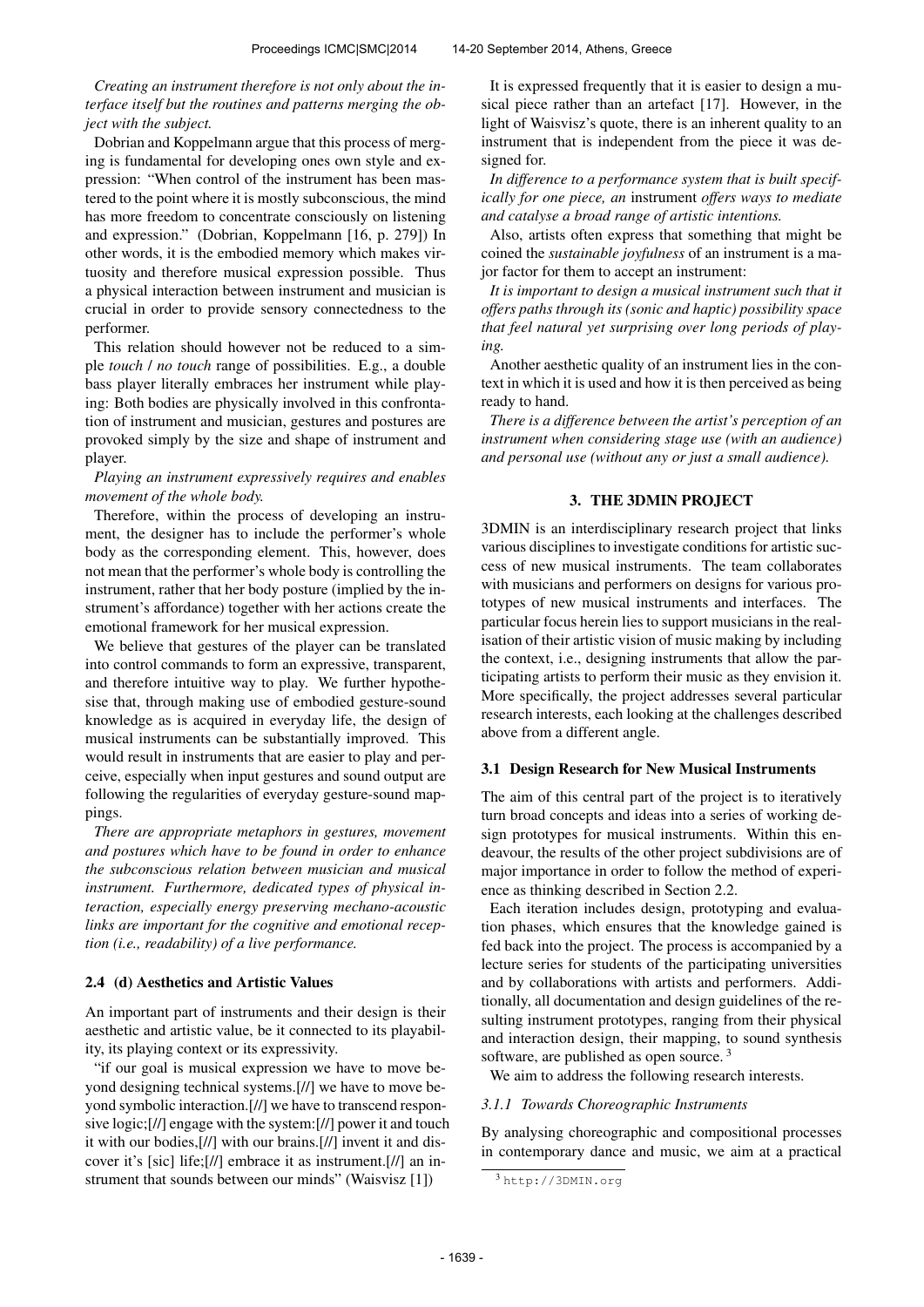approach to transdisciplinary artistic research that involves dancers, choreographers, composers and musicians. Incorporating knowledge on physical intelligence and correlations between sound and movement we design new musical instruments based on the assumptions that the whole body is an integral part of music making and that only the involvement of cognitive input enables virtuosity.

## *3.1.2 Understanding Meta-Control*

We consider the modularity of NIME instruments one of their essential features, and well worth deeper exploration.

We contend that in the basic instrument model (human input, gestural data, mapping, generating process), the mapping is potentially the most flexible link. Candidates for new mapping strategies include: varying the mappings between controls and sound parameters, and even changing them in performance e.g., by gradually entangling or disentangling parameters; recording parameter state snapshots and gestural data in performance, and reusing them as modifiable performance material, creating networks of crossinfluence between gestural input from multiple human players, other gestural sources, and sound generating processes, which again can be modified in performance. This can be seen as gracefully losing direct control of the processes while gaining higher-level forms of influence on their behaviour.

We expect to find non-obvious but interesting mapping approaches which can be built into more traditionally controlled instruments, and new concepts for playing singleperson instruments or multi-player instrument ensembles with influence-based approaches. First implementations and experiments with these notions are described in the paper Influx, submitted as well to ICMC 2014.

## *3.1.3 Ensemble environments and shared authorship in live music creation*

Common human-instrument interaction models mostly originate in pre-digital physical archetypes and their restrictions. Affordable, yet powerful technology supported the emergence of new instruments with different, possibly more subtle and complex interaction models. While these models focus on sound manipulation and expressive gestural play, and therefore allow new musical genres to emerge, contemporary musicians often run into difficulties when playing in more traditional ensembles. We contend that the possibilities gained through technology can be leveraged for these contexts as well, and methods to combine these two modes of expressiveness can be found.

Next to the Meta-Control approach explained above, we here investigate and design multi-performer environments that provide a way to *share* tasks of music making between several users and/or (automated) agents. Those tasks are e.g., sound modulation, control of rhythm, melody, harmony, and spatialisation. Furthermore, we intend to explore the implications of the forms of shared authorship emerging in such practices.

#### *3.1.4 Instruments for Moments of Solitude*

Within the 3DMIN project, the main focus is on musical instruments for a variety of public performance situations. Nonetheless, musical instruments are very often played for personal enjoyment in private situations. We consider this kind of use as equally important and worthy of research. Thus, we focus in this part on instruments for solitary use, i.e., with no intention for public performances or audience engagement but for reflection and as a catalyst for thought.

The introduction of *lateral thinking* as a research method helps us to gain insights not only on designing instruments for actual solitary "performance" but, by means of comparison, also on the design process of instruments oriented towards public performance.

#### 3.2 Systematisation of Electronic Instruments

This part approaches the design of new musical instruments from a musicological perspective. It therefore integrates mainly the challenges described above under (b) *Musicology- informed Design*. While discussing broadly accepted taxonomies and classification models [10, 5], the creation of a systematic inventory of analog electronic and digital musical instruments considering their presentation mode, particular interaction model, technological design and conceptual context will form the basis for both a documentation and exhibition concept and the design and development process. Additionally, this subproject will compile a standardised approach as a set of Best Practice Guidelines for the documentation, conservation and dissemination of musical instruments.

# 3.3 Studying Interaction Processes between Gesture and Sound

The goal of this part is to empirically research parameters in the interaction with musical instruments that are crucial both for the performer and the experience of the audience (it mainly integrates challenges described under (c) *Researching and Integrating Embodiment*). Especially the relationship between gestures and sensory feedback from the instrument are investigated. This research will not only result in fundamental findings concerning the interplay of music production and reception but will also provide direct recommendations for the development of new instruments in the other sub-projects.

We are conducting open semi-structured qualitative interviews with developers and performers of musical instruments on the one hand and audience members on the other. Through applying grounded theory-based qualitative content analyses, we plan to identify important evaluation categories of gesture-sound mappings from both the production and reception perspective of new musical instruments. Furthermore, we perform experimental research under controlled laboratory conditions.

The first group of experiments investigates the impact of mappings on the performing artist. This parameter probably has a substantial influence on the usability of a musical instrument and the user experience it elicits. A second group of experiments addresses the effect of gesture-